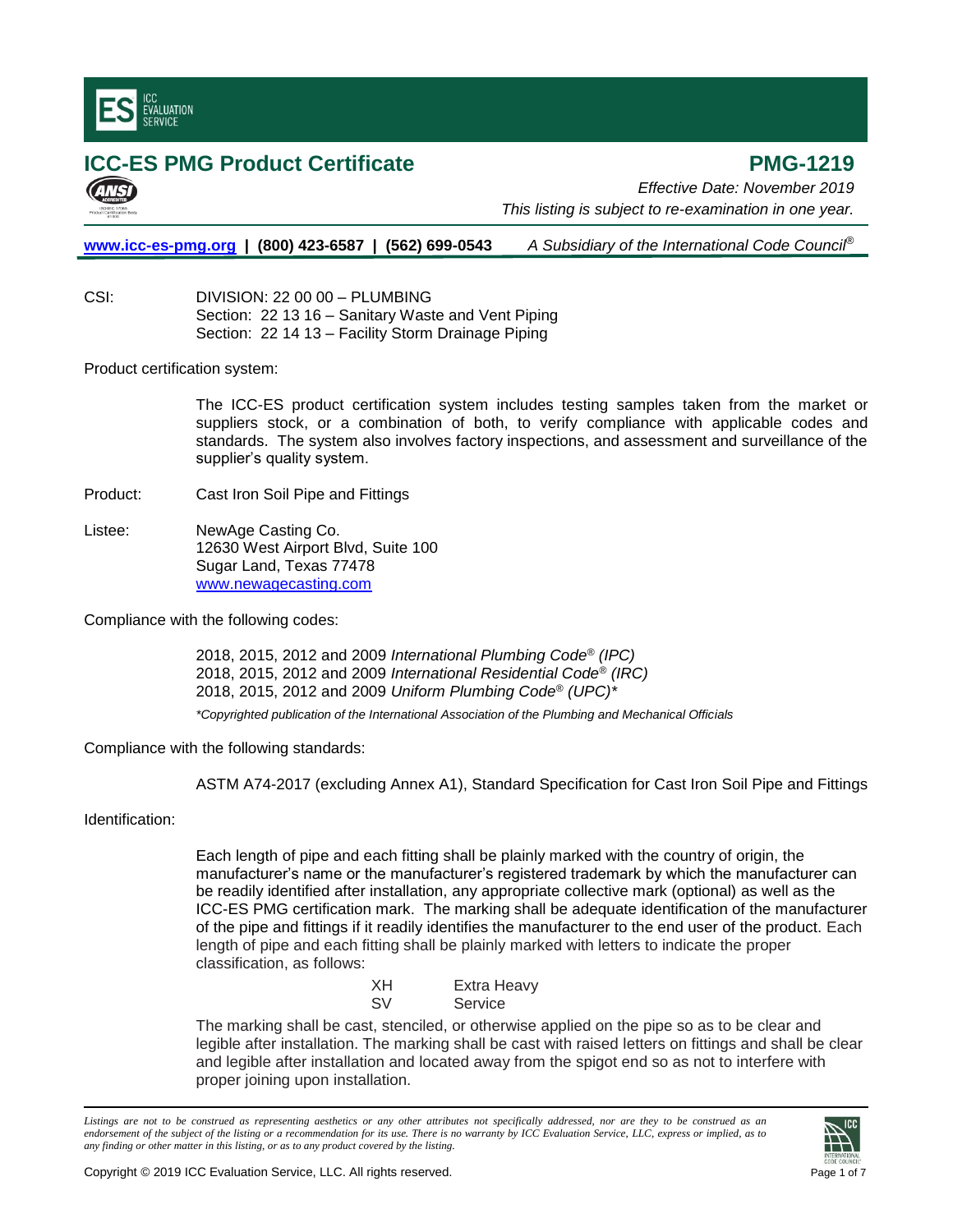Each pipe shall also be marked with the date of manufacture. The marking shall be stenciled on the pipe or otherwise applied to be clear and legible. The marking shall be a minimum of 3⁄4-in. size.

The ICC-ES PMG mark of conformity may be put on the product as an option.

## Models:

New Age Casting Company's Cast Iron Pipe and Fittings are used in Sanitary Waste Systems and Storm Drain Systems in accordance with the applicable code.

SV Pipes series **Item ID. Description** SVP02D05 2" x 5' Double Hub SV Pipe SVP02D25 2" x 2.5' Double Hub SV Pipe SVP02S05 2" x 5' Single Hub SV Pipe SVP02S10 2" x 10' Single Hub SV Pipe SVP02S35 2" x 3.5' Single Hub SV Pipe SVP03D05 3" x 5' Double Hub SV Pipe SVP03D25 3" x 2.5' Double Hub SV Pipe SVP03S05 3" x 5' Single Hub SV Pipe SVP03S10 3" x 10' Single Hub SV Pipe SVP03S35 3" x 3.5' Single Hub SV Pipe SVP04D05 4" x 5' Double Hub SV Pipe SVP04D25 4" x 2.5' Double Hub SV Pipe SVP04S05 4" x 5' Single Hub SV Pipe SVP04S10 4" x 10' Single Hub SV Pipe SVP04S35 4" x 3.5' Single Hub SV Pipe SVP05D05 5" x 5' Double Hub SV Pipe SVP05S05 5" x 5' Single Hub SV Pipe SVP05S10 5" x 10' Single Hub SV Pipe  $SVP05S35$  5" x 3.5' Single Hub SV Pipe SVP06D05 6" x 5' Double Hub SV Pipe SVP06S05 6" x 5' Single Hub SV Pipe SVP06S10 6" x 10' Single Hub SV Pipe SVP06S35 6" x 3.5' Single Hub SV Pipe SVP08D05 | 8" x 5' Double Hub SV Pipe SVP08S05 8" x 5' Single Hub SV Pipe SVP08S10 | 8" x 10' Single Hub SV Pipe SVP08S35 8" x 3.5' Single Hub SV Pipe SVP10S05 | 10" x 5' Single Hub SV Pipe SVP10S10 | 10" x 10' Single Hub SV Pipe SVP10S35 | 10" x 3.5' Single Hub SV Pipe SVP12S05 | 12" x 5' Single Hub SV Pipe SVP12S10 | 12" x 10' Single Hub SV Pipe SVP12S35 12" x 3.5' Single Hub SV Pipe SVP15S05 | 15" x 5' Single Hub SV Pipe SVP15S10 | 15" x 10' Single Hub SV Pipe SVP15S35 | 15" x 3.5' Single Hub SV Pipe

| Item ID.      | <b>Description</b>            |
|---------------|-------------------------------|
| SVF04B100888  | 10" 1/4 Bend - Service Weight |
| SVF04B120890  | 12" 1/4 Bend - Service Weight |
| SVF04B1502068 | 15" 1/4 Bend - Service Weight |
| SVF04B200881  | 2" 1/4 Bend - Service Weight  |
| SVF04B300882  | 3" 1/4 Bend - Service Weight  |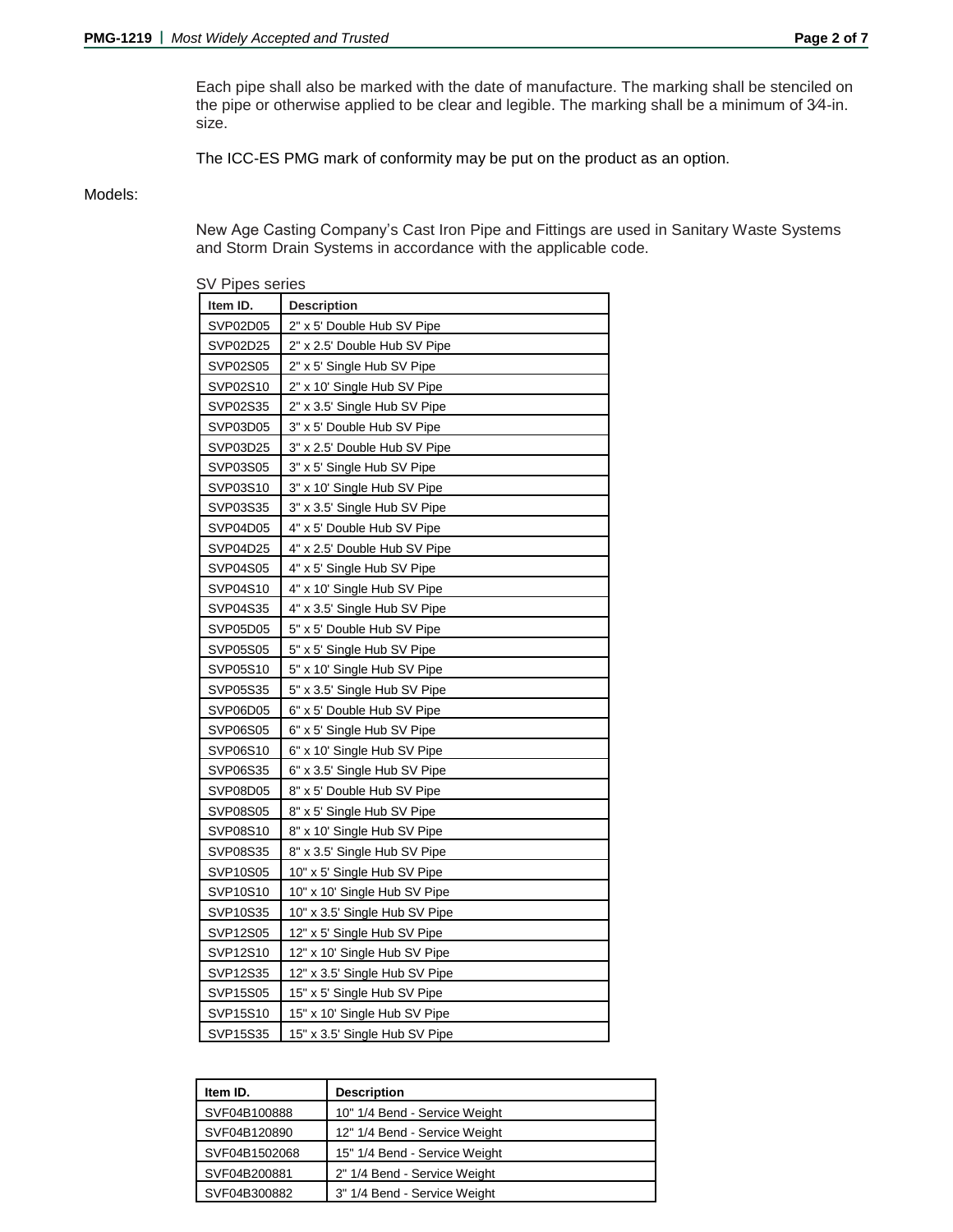| SVF04B400883 | 4" 1/4 Bend - Service Weight                                     |
|--------------|------------------------------------------------------------------|
|              | 4" x 2" 1/4 Bend - Service Weight                                |
| SVF04B420935 |                                                                  |
| SVF04B50884  | 5" 1/4 Bend - Service Weight                                     |
| SVF04B600885 | 6" 1/4 Bend - Service Weight                                     |
| SVF04B800886 | 8" 1/4 Bend - Service Weight                                     |
| SVF04H32918  | 3" X2" 1/4 Bend w/Low Heel In-SV                                 |
| SVF06B20895  | 2" 1/6 Bend - Service Weight                                     |
| SVF06B30896  | 3" 1/6 Bend - Service Weight                                     |
| SVF06B40897  | 4" 1/6 Bend - Service Weight                                     |
| SVF06B50898  | 5" 1/6 Bend - Service Weight                                     |
| SVF06B60899  | 6" 1/6 Bend - Service Weight                                     |
| SVF08B10907  | 10" 1/8 Bend - Service Weight                                    |
| SVF08B120908 | 12" 1/8 Bend - Service Weight                                    |
| SVF08B150909 | 15" 1/8 Bend - Service Weight                                    |
| SVF08B200901 | 2" 1/8 Bend - Service Weight                                     |
| SVF08B300902 | 3" 1/8 Bend - Service Weight                                     |
| SVF08B400903 | 4" 1/8 Bend - Service Weight                                     |
| SVF08B500904 | 5" 1/8 Bend - Service Weight                                     |
| SVF08B600905 | 6" 1/8 Bend - Service Weight                                     |
| SVF08B800906 | 8" 1/8 Bend - Service Weight                                     |
| SVF16B100916 | 10" 1/16 Bend - Service Weight<br>12" 1/16 Bend - Service Weight |
| SVF16B120917 |                                                                  |
| SVF16B200910 | 2" 1/16 Bend - Service Weight                                    |
| SVF16B300911 | 3" 1/16 Bend - Service Weight                                    |
| SVF16B400912 | 4" 1/16 Bend - Service Weight                                    |
| SVF16B500913 | 5" 1/16 Bend - Service Weight                                    |
| SVF16B600914 | 6" 1/16 Bend - Service Weight                                    |
| SVF16B800915 | 8" 1/16 Bend - Service Weight                                    |
| SVFCOF021750 | 2" x 1 1/2" IBCO - Service Weight                                |
| SVFCOF031752 | 3" x 2 1/2" IBCO - Service Weight                                |
| SVFCOF041754 | 4"x3 1/2" IBCO - Service Weight                                  |
| SVFCOF061758 | 6" x 5" IBCO - Service Weight                                    |
| SVFCOF081760 | 8" x 6" IBCO - Service Weight                                    |
| SVFCOM081005 | 8" Combination - Service Weight                                  |
| SVFCOM201000 | 2" Combination - Service Weight                                  |
| SVFCOM301001 | 3" Combination - Service Weight                                  |
| SVFCOM321006 | 3" X 2"Combination - Service Weight                              |
| SVFCOM401002 | 4" Combination - Service Weight                                  |
| SVFCOM421007 | 4"x2" Combination - Service Weight                               |
| SVFCOM431008 | 4"x3" Combination - Service Weight                               |
| SVFCOM501003 | 5" Combination - Service Weight                                  |
| SVFCOM521009 | 5"x2" Combination - Service Weight                               |
| SVFCOM531010 | 5"x3" Combination - Service Weight                               |
| SVFCOM541011 | 5"x4" Combination - Service Weight                               |
| SVFCOM601004 | 6" Combination - Service Weight                                  |
| SVFCOM621012 | 6"x2" Combination - Service Weight                               |
| SVFCOM631013 | 6"x3" Combination - Service Weight                               |
| SVFCOM641014 | 6"x4" Combination - Service Weight                               |
| SVFCOM651015 | 6"x5" Combination - Service Weight                               |
| SVFCOM821016 | 8"x2" Combination - Service Weight                               |
| SVFCOM841017 | 8"x4" Combination - Service Weight                               |
| SVFCOM861019 | 8"x6" Combination - Service Weight                               |
| SVFCRS201378 | 2" SV Sanitary Cross                                             |
| SVFCRS301381 | 3" SV Sanitary Cross                                             |
| SVFCRS401384 | 4" SV Sanitary Cross                                             |
| SVFCRS401387 | 4" X 3" SV Sanitary Cross                                        |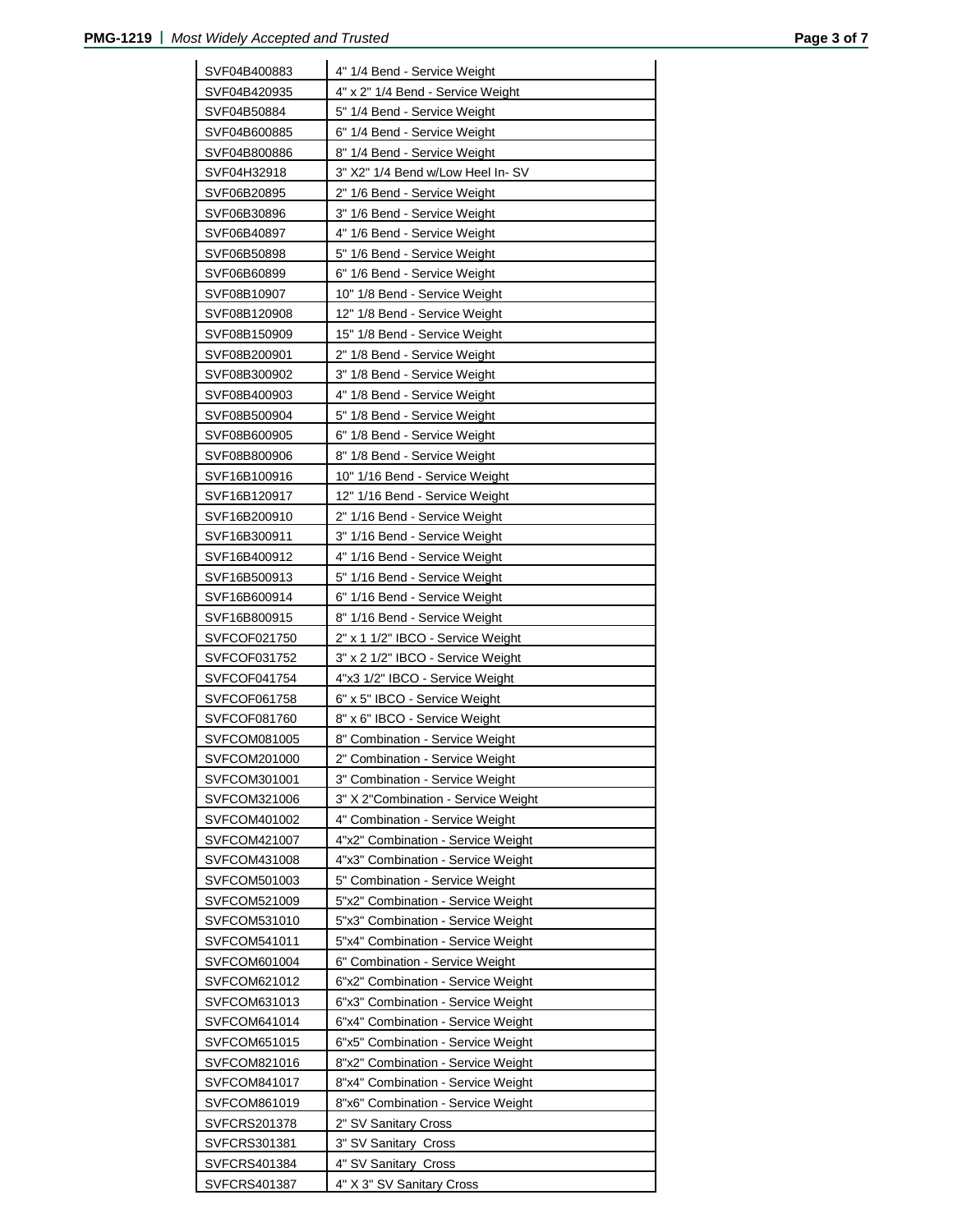| <b>SVFCRS42390</b>           | 4"x2" Sanitary Cross - Service Weight                            |
|------------------------------|------------------------------------------------------------------|
| SVFDBC201030                 | 2" DBL Combination - Serv. Weight                                |
| SVFDBC301031                 | 3" DBL Combination - Serv. Weight                                |
| SVFDBC3201030                | 3"x2" DBLCombination - Serv. Weight                              |
| SVFDBC401034                 | 4" DBL Combination - Serv. Weight                                |
| SVFDBC421032                 | 4"x2" DBLCombination - Serv. Weight                              |
| SVFDBC431033                 | 4"x3" DBLCombination - Serv. Weight                              |
| SVFDBC541043                 | 5"x4" DBLCombination - Serv. Weight                              |
| SVFDBC641044                 | 6"x4" DBLCombination - Serv. Weight                              |
| SVFDBY431396                 | 4" x 3" Double Wye - Service Weight                              |
| SVFDCI421038                 | 4" DBLCombination w/2" H Inlet-SV                                |
| SVFDHFTG031541               | 3" DBL HUB FTG - Service Weight                                  |
| SVFDHFTG041542               | 4" DBL HUB FTG - Service Weight                                  |
| SVFDHFTG101546               | 10" DBL HUB FTG - Service Weight                                 |
| SVFDPT021627                 | 2" Deep Se P-Trap - Service Weight                               |
| SVFDPT031628                 | 3" Deep Se P-Trap - Service Weight                               |
| SVFDPT041629                 | 4" Deep Se P-Trap - Service Weight                               |
| SVFDTWC201224                | 4" SV Double Two Way Cleanout                                    |
| SVFDWY201392                 | 2" Double Wye - Service Weight                                   |
| SVFDWY301394                 | 3" Double Wye - Service Weight                                   |
| SVFDWY321393                 | 3"X2" Double Wye - Service Weight                                |
| SVFDWY401397                 | 4" Double Wye - Service Weight                                   |
| SVFDWY421395                 | 4"X2" Double Wye - Service Weight                                |
| SVFDWY431396                 | 4"x3" Double Wye - Service Weight                                |
| SVFDWY641404                 | 6" X 4" Double Wye - Service Weight                              |
| SVFDWY861408                 | 8" X 6" Double Wye - Service Weight                              |
| SVFINC241502                 | 2"x4" Increaser - Service Weight                                 |
| SVFINC341507                 | 3"x4" Increaser - Service Weight                                 |
| SVFINC451510                 | 4"x5" Increaser - Service Weight                                 |
| SVFINC461512                 | 4"x6" Increaser - Service Weight                                 |
| SVFINC481513                 | 4"x8" Increaser - Service Weight                                 |
| SVFINC681515                 | 6" x 8" Increaser - Service Weight                               |
| SVFLQB03949                  | 3" x 12" Long 1/4 Bend - Ser. Wt.                                |
| SVFLQB040967                 | 4" x 16" Long 1/4 Bend - Ser. Wt.                                |
| <b>SVFLQB480955</b>          | 4" X 18" Long 1/4 Bend - Ser. Wt.                                |
| SVFLSB100993                 | 10" Long Sweep - Service Weight                                  |
| SVFLSB120994                 | 12" Long Sweep - Service Weight                                  |
| SVFLSB1502149                | 15" Long Sweep - Service Weight                                  |
| SVFLSB200987<br>SVFLSB300988 | 2" Long Sweep - Service Weight<br>3" Long Sweep - Service Weight |
| SVFLSB400989                 |                                                                  |
| SVFLSB500990                 | 4" Long Sweep - Service Weight<br>5" Long Sweep - Service Weight |
| SVFLSB600991                 | 6" Long Sweep - Service Weight                                   |
| SVFLSB800992                 | 8" Long Sweep - Service Weight                                   |
| SVFPLG021552                 | 2" Pipe Plug - Service Weight                                    |
| SVFPLG031553                 | 3" Pipe Plug - Service Weight                                    |
| SVFPLG041554                 | 4" Pipe Plug - Service Weight                                    |
| SVFPLG061556                 | 6" Pipe Plug - Service Weight                                    |
| SVFPLG081557                 | 8" Pipe Plug - Service Weight                                    |
| SVFPLG121559                 | 12" Pipe Plug - Service Weight                                   |
| SVFPTP021604                 | 2" P-Trap - Service Weight                                       |
| SVFPTP031605                 | 3" P-Trap - Service Weight                                       |
| SVFPTP041608                 | 4" P-Trap - Service Weight                                       |
| SVFPTP051607                 | 5" P-Trap - Service Weight                                       |
| SVFPTP061608                 | 6" P-Trap - Service Weight                                       |
| SVFPTP081609                 | 8" P-Trap - Service Weight                                       |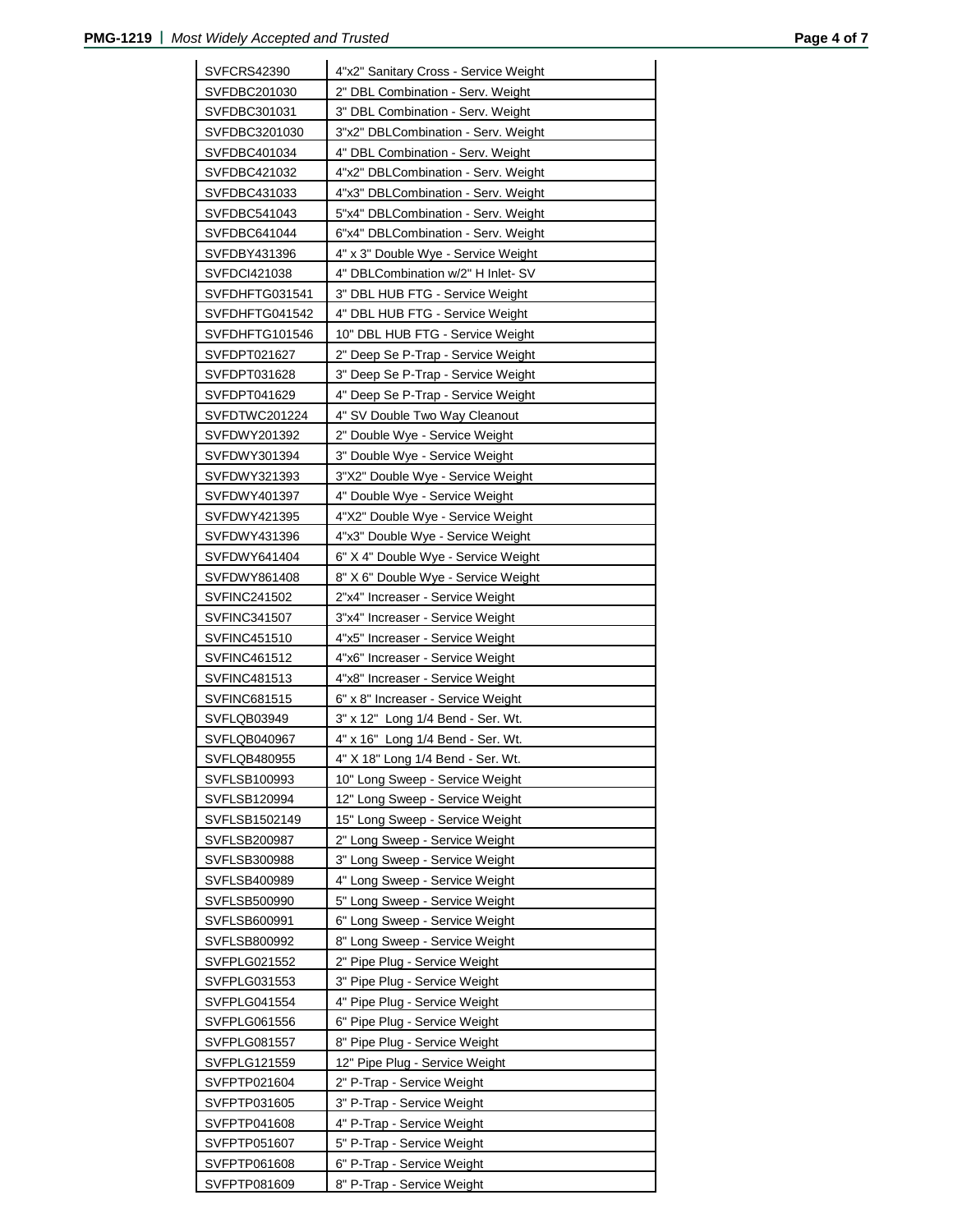| SVFPTT021649   | 2" P-Trap w 1/2 Tap- Service Weight        |
|----------------|--------------------------------------------|
| SVFPTT031651   | 3" P-Trap w 1/2 Tap- Service Weight        |
| SVFPTT041652   | 4" P-Trap w 1/2 Tap- Service Weight        |
| SVFRBD030944   | 3" Single Hub Return Bend - Service Weight |
| SVFRE1041492   | 10"x4" Reducer - Service Weight            |
| SVFRE1061494   | 10"x6" Reducer - Service Weight            |
| SVFRE1081496   | 10"x8" Reducer - Service Weight            |
| SVFRE1201498   | 12"x10" Reducer - Service Weight           |
| SVFRE1241495   | 12"x4" Reducer - Service Weight            |
| SVFRE1261498   | 12"x6" Reducer - Service Weight            |
| SVFRE1511503   | 15"x10" Reducer - Service Weight           |
| SVFRE1561501   | 15"x6" Reducer - Service Weight            |
| SVFRED1041493  | 10"x4" Reducer - Service Weight            |
| SVFRED1061495  | 10"x6" Reducer - Service Weight            |
| SVFRED1081496  | 10"x8" Reducer - Service Weight            |
| SVFRED12101500 | 12x10" Reducer - Service Weight            |
| SVFRED1241497  | 12"x4" Reducer - Service Weight            |
| SVFRED15121504 | 15"x12" Reducer - Service Weight           |
| SVFRED321478   | 3"x2" Reducer - Service Weight             |
| SVFRED421479   | 4"x2" Reducer - Service Weight             |
| SVFRED431480   | 4"x3" Reducer - Service Weight             |
| SVFRED531482   | 5"x 3" Reducer - Service Weight            |
| SVFRED541483   | 5"x4" Reducer - Service Weight             |
| SVFRED6201484  | 6"X2" Reducer - Service Weight             |
| SVFRED631485   | 6"x3" Reducer - Service Weight             |
| SVFRED641486   | 6"x4" Reducer - Service Weight             |
| SVFRED651487   | 6"x5" Reducer - Service Weight             |
| SVFRED831489   | 8"x3" Reducer - Service Weight             |
| SVFRED841490   | 8"x4" Reducer - Service Weight             |
| SVFRED851491   | 8"x5" Reducer - Service Weight             |
| SVFRED861492   | 8"x6" Reducer - Service Weight             |
| SVFRTP401612   | 4" Running Trap - Service Weight           |
| SVFRTP401617   | 4" Running Trap SHV - Service Weight       |
| SVFRTP541618   | 5X4 Running Trap SHV- Service Weight       |
| SVFRTP861621   | 8X6 Running Trap SHV- Service Weight       |
| SVFSSB1000984  | 10" Short Sweep - Service Weight           |
| SVFSSB1200985  | 12" Short Sweep - Service Weight           |
| SVFSSB200978   | 2" Short Sweep - Service Weight            |
| SVFSSB300979   | 3" Short Sweep - Service Weight            |
| SVFSSB400980   | 4" Short Sweep - Service Weight            |
| SVFSSB500981   | 5" Short Sweep - Service Weight            |
| SVFSSB600982   | 6" Short Sweep - Service Weight            |
| SVFSSB800983   | 8" Short Sweep - Service Weight            |
| SVFSTC201379   | 2" SV San Tap Cross                        |
| SVFSTC215341   | 2" X 1-1/2" SV San Tap Cross               |
| SVFSTC321345   | 3" x 2" SV San Tap Cross                   |
| SVFSTE106120   | 10"x6" San Tee - Service Weight            |
| SVFSTE1101122  | 10" San Tee - Service Weight               |
| SVFSTE122112   | 12" San Tee - Service Weight               |
| SVFSTE1261126  | 12"x6" San Tee - Service Weight            |
| SVFSTE128110   | 12"x8" San Tee - Service Weight            |
| SVFSTE1502228  | 15" San Tee - Service Weight               |
| SVFSTE201103   | 2" San Tee - Service Weight                |
| SVFSTE301105   | 3" San Tee - Service Weight                |
| SVFSTE321104   | 3" x 2" San Tee - Service Weight           |
| SVFSTE401108   | 4" San Tee - Service Weight                |
|                |                                            |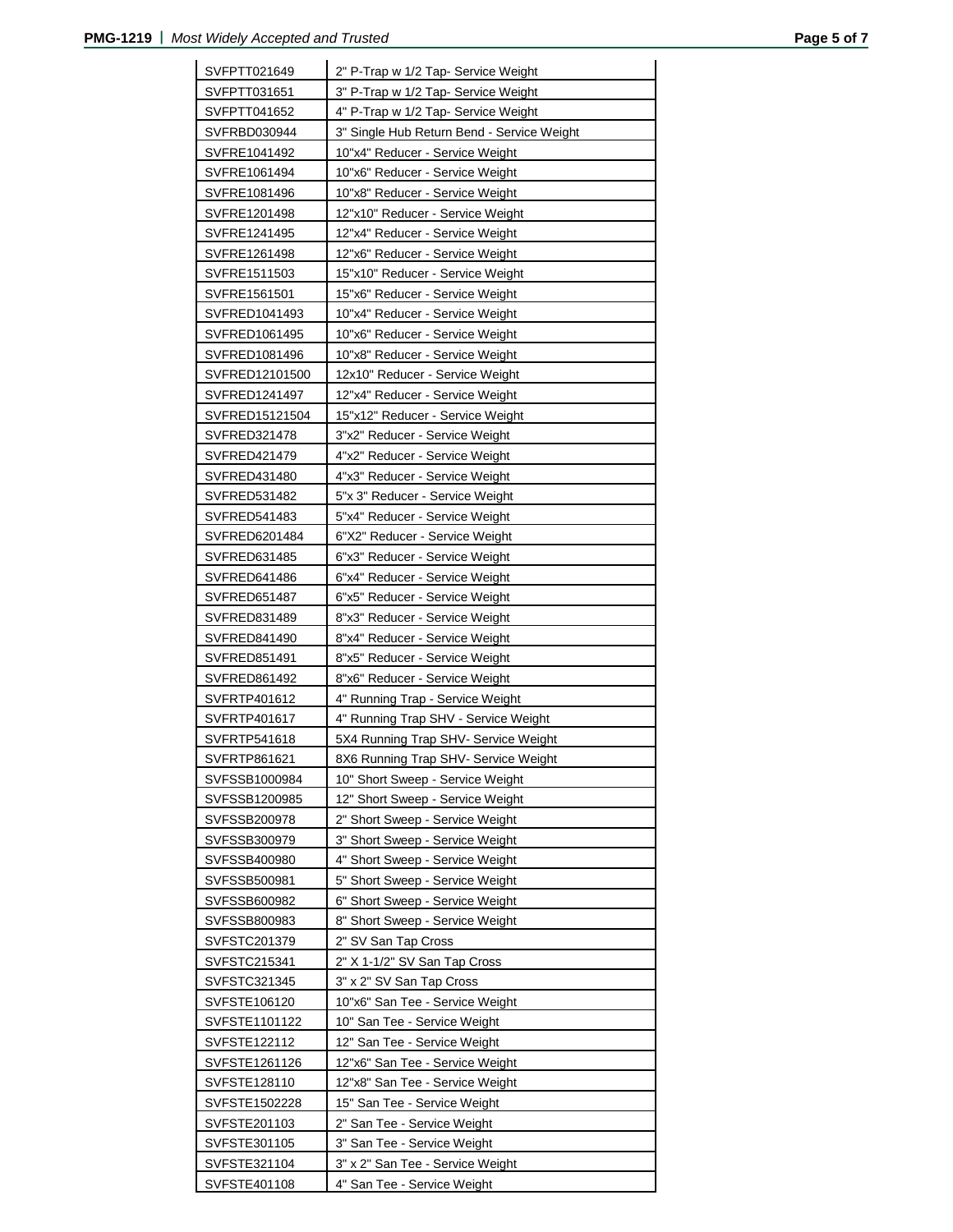| SVFSTE421106<br>4" x 2" San Tee - Service Weight<br>SVFSTE431107<br>4" x 3" San Tee - Service Weight<br>SVFSTE501112<br>5" San Tee - Service Weight<br>5"x4" San Tee - Service Weight<br>SVFSTE541111<br>6" San Tee - Service Weight<br>SVFSTE601117<br>SVFSTE621113<br>6"x2" San Tee - Service Weight<br>6"x3" San Tee - Service Weight<br>SVFSTE631114 |  |
|----------------------------------------------------------------------------------------------------------------------------------------------------------------------------------------------------------------------------------------------------------------------------------------------------------------------------------------------------------|--|
|                                                                                                                                                                                                                                                                                                                                                          |  |
|                                                                                                                                                                                                                                                                                                                                                          |  |
|                                                                                                                                                                                                                                                                                                                                                          |  |
|                                                                                                                                                                                                                                                                                                                                                          |  |
|                                                                                                                                                                                                                                                                                                                                                          |  |
|                                                                                                                                                                                                                                                                                                                                                          |  |
| SVFSTE641115<br>6"x4" San Tee - Service Weight                                                                                                                                                                                                                                                                                                           |  |
| SVFSTE80118<br>8" San Tee - Service Weight                                                                                                                                                                                                                                                                                                               |  |
| 8"x4" San Tee - Service Weight<br>SVFSTE8401118                                                                                                                                                                                                                                                                                                          |  |
| 8"x6" San Tee - Service Weight<br>SVFSTE8601120                                                                                                                                                                                                                                                                                                          |  |
| 2" San Tap Tee - Service Weight<br>SVFSTT201318                                                                                                                                                                                                                                                                                                          |  |
| SVFSTT211317<br>2 x 1 1/2" San Tap Tee - Service Weight                                                                                                                                                                                                                                                                                                  |  |
| SVFTTB301272<br>3" Tapped Tee Bran - Service Weight                                                                                                                                                                                                                                                                                                      |  |
| SVFTTB321321<br>3"x 2" SanTapped Tee - Service Weight                                                                                                                                                                                                                                                                                                    |  |
| SVFTTB401273<br>4" Tapped Tee Bran - Service Weight                                                                                                                                                                                                                                                                                                      |  |
| SVFTTB421325<br>4"x 2" SanTapped Tee - Service Weight                                                                                                                                                                                                                                                                                                    |  |
| 2" Test Tee - Service Weight<br>SVFTTE201266                                                                                                                                                                                                                                                                                                             |  |
| 3" Test Tee - Service Weight<br>SVFTTE301266                                                                                                                                                                                                                                                                                                             |  |
| SVFTTE401090<br>4" Test Tee - Service Weight                                                                                                                                                                                                                                                                                                             |  |
| SVFTTE601269<br>6" Test Tee - Service Weight                                                                                                                                                                                                                                                                                                             |  |
| 8" Test Tee - Service Weight<br>SVFTTE801259                                                                                                                                                                                                                                                                                                             |  |
| 4" x 1 1/2" Tapped Wye - Service Weight<br>SVFTWY4151332                                                                                                                                                                                                                                                                                                 |  |
| SVFTWY421333<br>4" x 2" Tapped Wye - Service Weight                                                                                                                                                                                                                                                                                                      |  |
| SVFWY1031155<br>10"x3" Wye - Service Weight                                                                                                                                                                                                                                                                                                              |  |
| SVFWY1041156<br>10"x4" Wye - Service Weight                                                                                                                                                                                                                                                                                                              |  |
| 10"x6" Wye - Service Weight<br>SVFWY1061158                                                                                                                                                                                                                                                                                                              |  |
| 10"x8" Wye - Service Weight<br>SVFWY1081159                                                                                                                                                                                                                                                                                                              |  |
| SVFWY1101160<br>10"x10" Wye - Service Weight                                                                                                                                                                                                                                                                                                             |  |
| SVFWY1211165<br>12"x10" Wye - Service Weight                                                                                                                                                                                                                                                                                                             |  |
| SVFWY1221166<br>12" Wye - Service Weight                                                                                                                                                                                                                                                                                                                 |  |
| SVFWY1241162<br>12"x4" Wye - Service Weight                                                                                                                                                                                                                                                                                                              |  |
| 12"x6" Wye - Service Weight<br>SVFWY1261163                                                                                                                                                                                                                                                                                                              |  |
| SVFWY1281164<br>12"x8" Wye - Service Weight                                                                                                                                                                                                                                                                                                              |  |
| 15" Wye - Service Weight<br>SVFWY1502267                                                                                                                                                                                                                                                                                                                 |  |
| SVFWY1511170<br>15"x10" Wye - Service Weight                                                                                                                                                                                                                                                                                                             |  |
| SVFWY15121171<br>15"x12" Wye - Service Weight                                                                                                                                                                                                                                                                                                            |  |
| 15"x4" Wye - Service Weight<br>SVFWY1541167                                                                                                                                                                                                                                                                                                              |  |
| SVFWY1581169<br>15"x8" Wye - Service Weight                                                                                                                                                                                                                                                                                                              |  |
| 12"x5" Wye - Service Weight<br>SVFWYE1251162                                                                                                                                                                                                                                                                                                             |  |
| 2" Wye - Service Weight<br>SVFWYE201134                                                                                                                                                                                                                                                                                                                  |  |
| SVFWYE301136<br>3" Wye - Service Weight                                                                                                                                                                                                                                                                                                                  |  |
| SVFWYE321135<br>3" x 2" Wye - Service Weight                                                                                                                                                                                                                                                                                                             |  |
| SVFWYE401139<br>4" Wye - Service Weight                                                                                                                                                                                                                                                                                                                  |  |
| SVFWYE421137<br>4" x 2" Wye - Service Weight                                                                                                                                                                                                                                                                                                             |  |
| 4" X 3" Wye - Service Weight<br>SVFWYE431138                                                                                                                                                                                                                                                                                                             |  |
| SVFWYE501143<br>5" Wye - Service Weight                                                                                                                                                                                                                                                                                                                  |  |
| 5"x2" Wye - Service Weight<br>SVFWYE521140                                                                                                                                                                                                                                                                                                               |  |
| SVFWYE531141<br>5"x3" Wye - Service Weight                                                                                                                                                                                                                                                                                                               |  |
| SVFWYE541142<br>5"x4" Wye - Service Weight                                                                                                                                                                                                                                                                                                               |  |
|                                                                                                                                                                                                                                                                                                                                                          |  |
| SVFWYE601148<br>6" Wye - Service Weight                                                                                                                                                                                                                                                                                                                  |  |
| SVFWYE621144                                                                                                                                                                                                                                                                                                                                             |  |
| 6" x2" Wye - Service Weight                                                                                                                                                                                                                                                                                                                              |  |
| SVFWYE631145<br>6" x3" Wye - Service Weight<br>SVFWYE641146                                                                                                                                                                                                                                                                                              |  |
| 6" X 4" Wye - Service Weight<br>6" X 5" Wye - Service Weight<br>SVFWYE651147                                                                                                                                                                                                                                                                             |  |